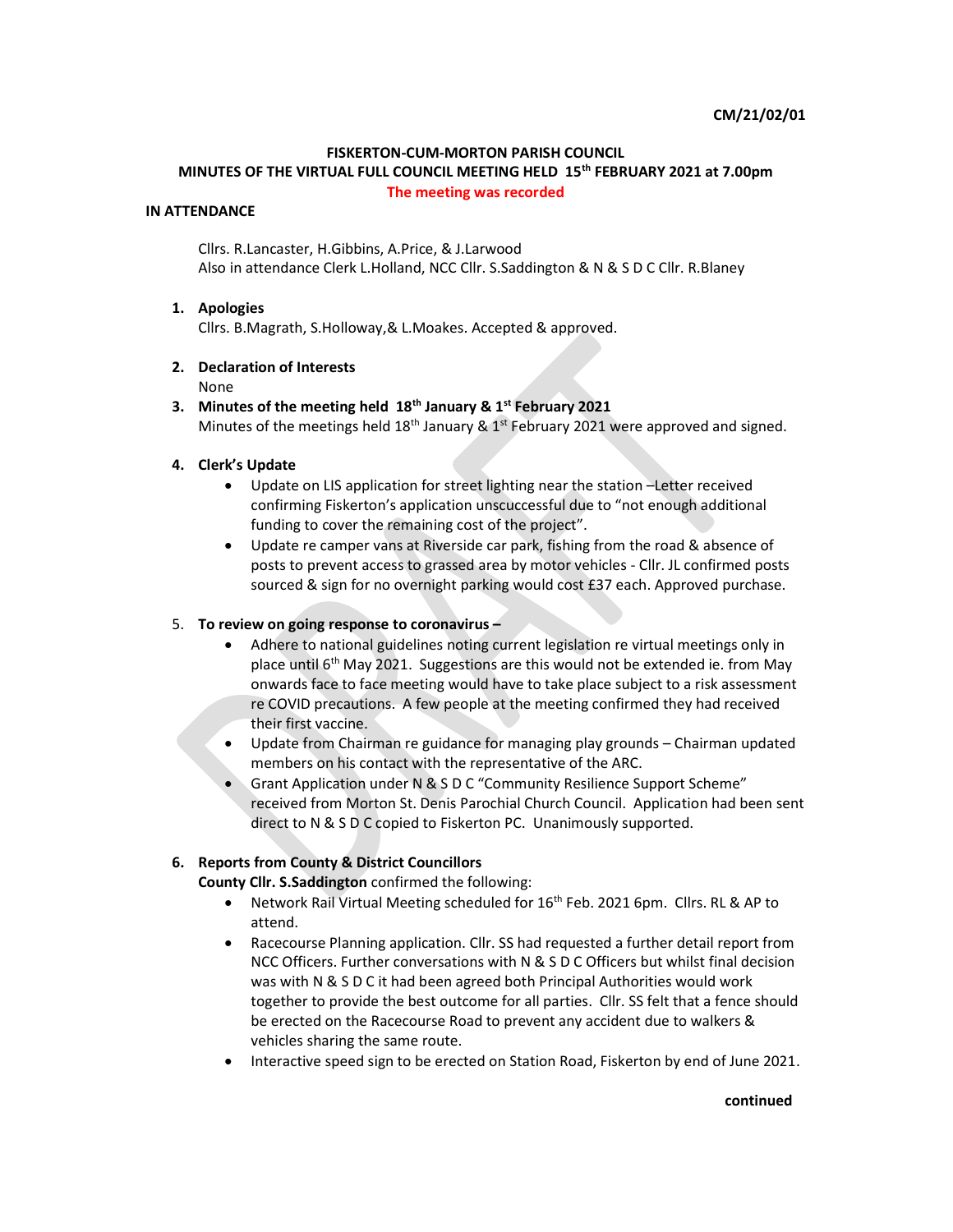## FISKERTON-CUM-MORTON PARISH COUNCIL

MINUTES OF THE VIRTUAL FULL COUNCIL MEETING HELD 15th FEBRUARY 2021 at 7.00pm Continued……………..

#### N & S D C Cllr. R.Blaney reported the following:

- Network Rail RB to attend virtual meeting on  $16<sup>th</sup>$  February 2021.
- Planning application submitted for Southwell Racecourse re replacement of all weather surface. This had become more complicated with 3 main issues
	- 1. Traffic management
	- 2. Actual surface
	- 3. Impact of flooding & possible leakage into surrounding water courses.
- Trent Lane flooding issues Pressure on NCC to address as the Highways Authority; standing water due to blockage of ditches & flood alleviation areas. Once current problem addressed it would be for riparian owners to be identified & assist with future maintenance.
- 7. Members of the Public Question & Answers session None present.
- 8. Planning Applications & N & S D C decisions.
	- $\bullet$  In line with tables in Appendix 'A'.
- 9. Payments for approval

Payments (Refer to appendix 'A') for payments £1,158.83

Clerk presented budget monitoring along with Bank reconciliation as at 31st January 2021.

YTD Income £12,015.95 Expenditure £15,832.28; Balance £66,845.89 as at 31<sup>st</sup> January 2021.

Resolved to approve payments in line with Appendix 'A' to value of £1,158.83, budget monitoring & bank reconciliation as at 31<sup>st</sup> January 2021.

Noting dog waste bin emptying contract 20212022 had been received from N & S D C – approved.

Bank had provided a new bank mandate form for completion. - Approved Cllrs. RL, SH, HG, AP & LM to be added.

## 10. To Review Council Policies

- Standing Orders approved no amendments required.
- Financial Regulations– approved no amendments required.
- Risk Management Policy– approved no amendments required.

# 11. To discuss "Village Communication Ideas" including Welcome Pack, Village Walk Cards planning.

Cllr. AP gave a brief update on the ideas discussed todate. Agreed Cllrs. AP/LM/HG/JL to have another informal meeting & report back.

# 12. Update from Councillor A.Price on development of a Community Support Hub re posters for transport for injections.

Cllr. AP confirmed that transport was being addressed by NHS Voluntary Transport Teams.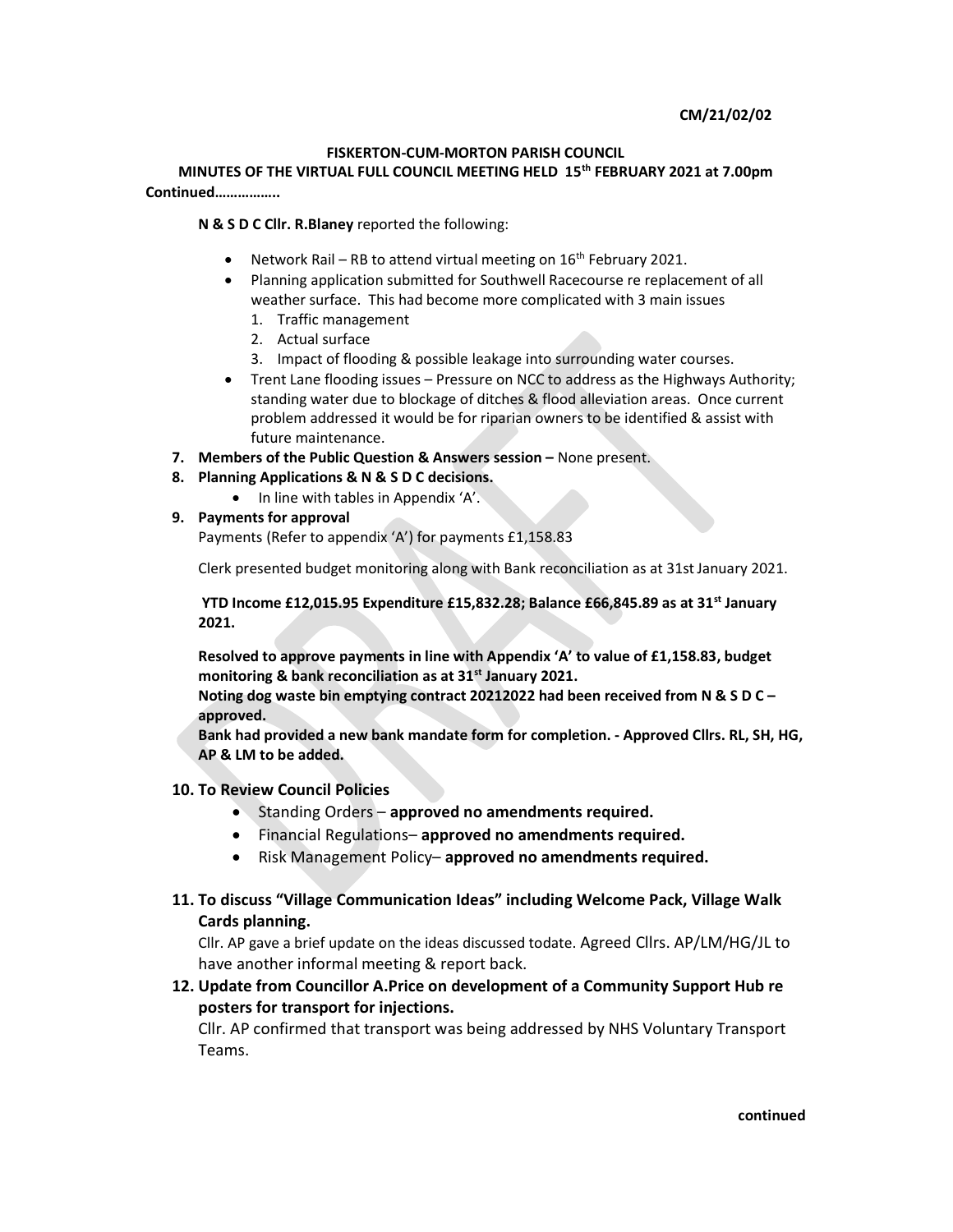#### FISKERTON-CUM-MORTON PARISH COUNCIL

## MINUTES OF THE VIRTUAL FULL COUNCIL MEETING HELD 15th FEBRUARY 2021 at 7.00pm

Continued……………..

13. Update from Councillor on electronic speed sign on Station Road including speed signs & traffic on Main Street, Fiskerton

VIA had confirmed an electronic speed sign on Station Road, Fiskerton would be in place by end of June. Drawings & location photographs had been provided. All in favour of the location.

14. Update from Cllrs. JL & SH on actions arising from Annual Play Area Inspection report.

Defer to next meeting due to inclement weather.

- 15. Consultation on A46 Southern Relief Road around Newark. approval of response. Councillors approved response submitted by Chairman – option 2.
- 16. Flood management & response in the Parish
	- Update from Flood Wardens on action taken & future requirements including:
	- To consider a Flood Forum

 Cllr. HG provided a report on action to date (refer to Appendix 'B'). Chairman thanked members for their action to date & agreed it was necessary to keep the pressure on NCC. Supported creation of Friends of Trent Lane once current issues have been addressed. Cllr. AP to liase with Bleasby PC as they have a positive Flood Group.

#### 17. General maintenance of the Parish –

- report from Councillor JL liaising with NCC re kissing gates for footpath.- NCC Footpaths Officer supported kissing gates on FP2 & may even provide funding. Once this project has been completed if sufficient funding still available then a further set of kissing gates could be purchased utilising donation from Fishing Club.
- Footpaths update Councillor BM nothing to report.

## 18. Correspondence

- Inspector Sutton update.
- $\bullet$  VIA EM  $-$

level crossing closure Station Road between junction Claypit & Marlock  $15^{th}$  –  $19^{th}$  March 2021 8 – 18.00.

- **•** Letter from CAB requesting donation.
- Email from resident re mud of road & abandoned motorised home. Clerk had referred the resident to both N & S D C & NCC.

#### Agenda items for next meeting:

- 2<sup>nd</sup> location for kissing gates
- Welcome packs & action plan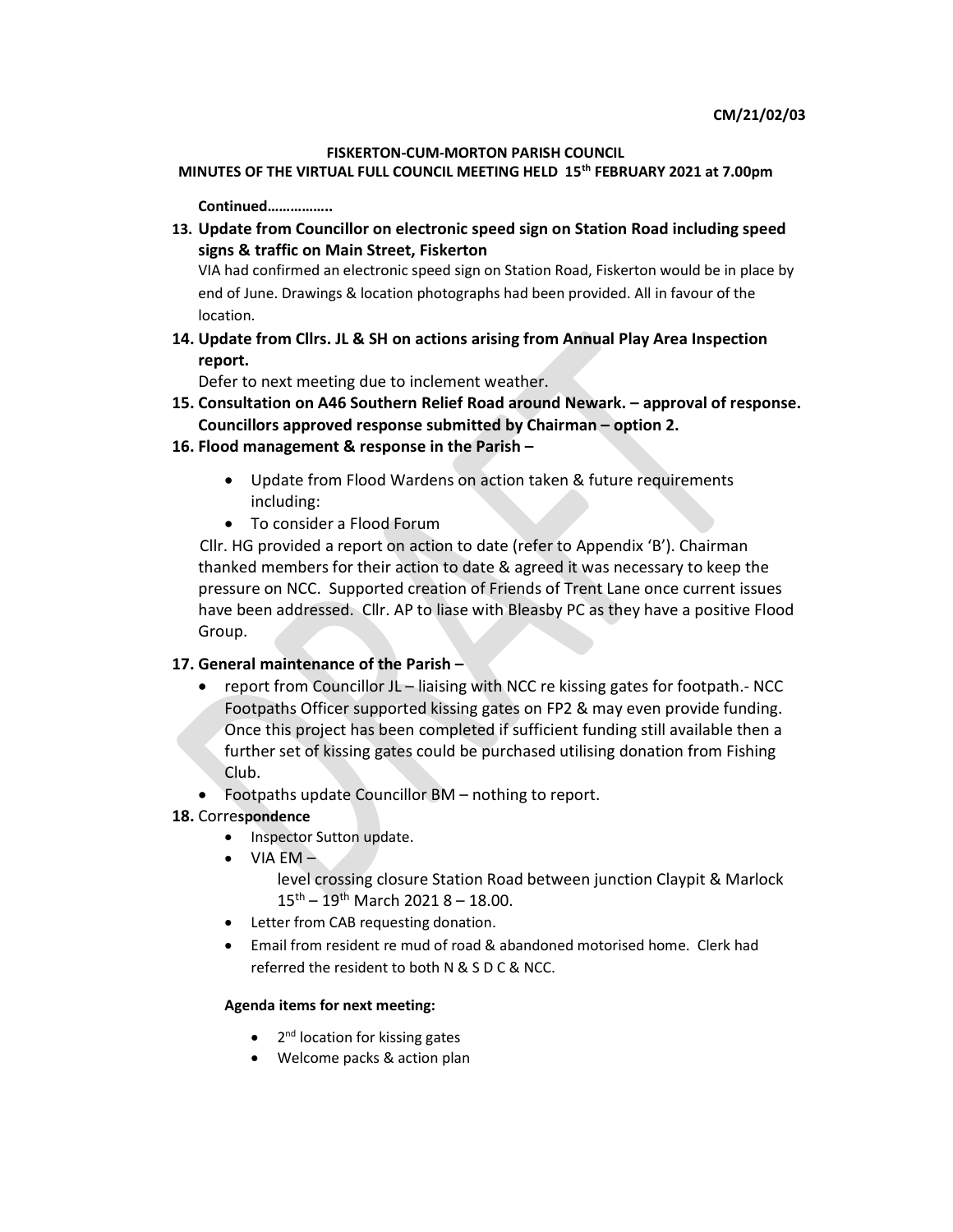## FISKERTON-CUM-MORTON PARISH COUNCIL MINUTES OF THE VIRTUAL FULL COUNCIL MEETING HELD 15th FEBRUARY 2021 at 7.00pm

Continued……………..

19. Date of next meeting 15th March 2021 – 7pm

 $\bullet$ 

SIGNED……………………………………………………………

DATE………………………………………………………………

Meeting ended 20.11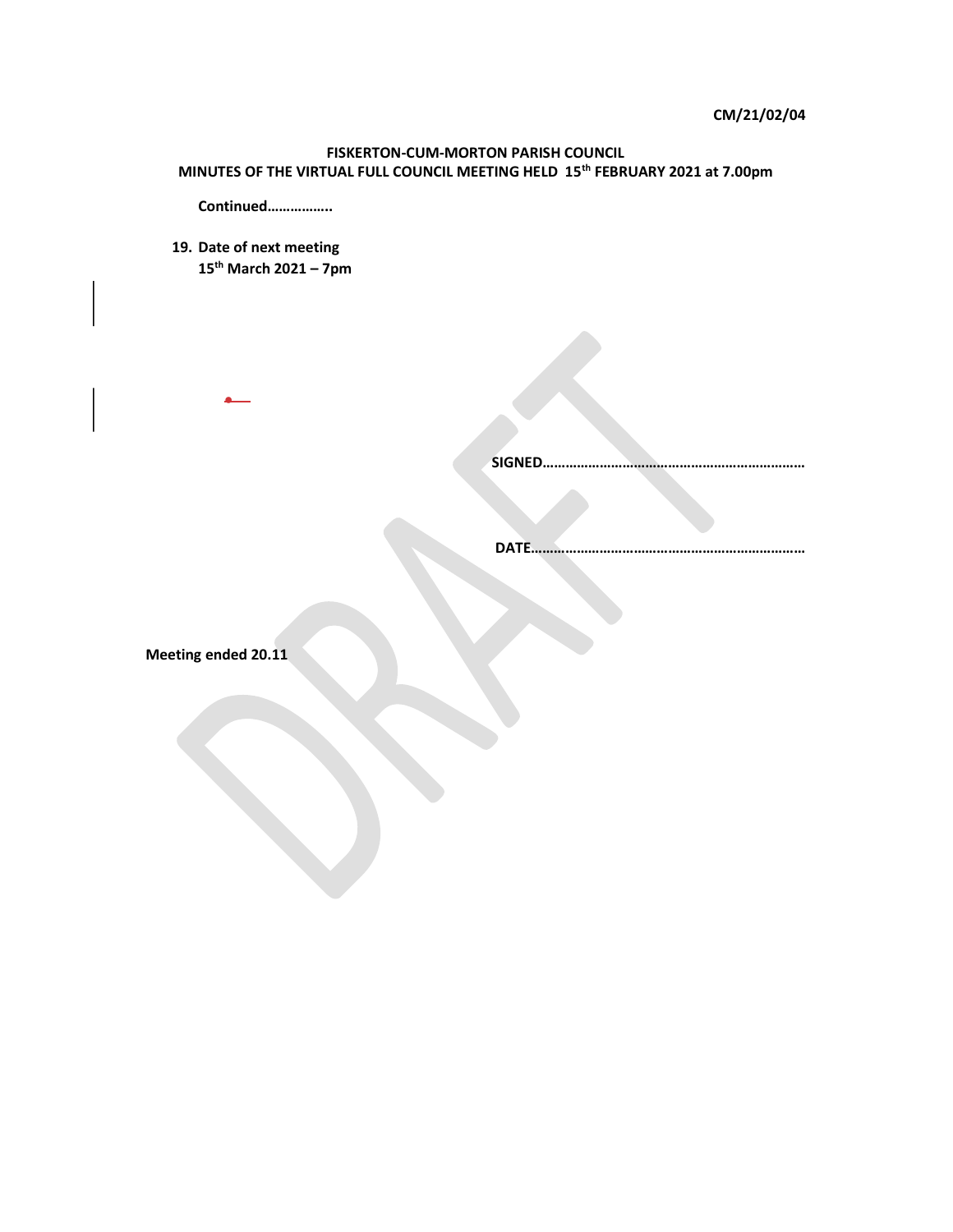## APPENDIX ' A'

## PLANNING APPLICATIONS FOR CONSIDERATION:

| Planning Reference | <b>Address</b>         | <b>Details</b>   | <b>FcM</b> decision |
|--------------------|------------------------|------------------|---------------------|
| 20/02118/HOUSE     | <b>Baytree Cottage</b> | Amended planning | Unanimously         |
|                    |                        | application      | supported           |

#### NEWARK & SHERWOOD DECISIONS:

| PLAN REF. NO.   | <b>ADDRESS</b>             | <b>DETAILS</b>           | N & S D C Decision      |
|-----------------|----------------------------|--------------------------|-------------------------|
| 20/02526/FUL    | Lavender Garden, Claypit   | Proposed carport         | Grant Full Plan Perm.   |
|                 | Lane, Fiskerton            |                          |                         |
| 20/02426/CPRIOR | Syndre Farm, Occupation    | Prior approval COU of    | Prior approval required |
|                 | Lane, Fiskerton            | Agricultural building to | and granted             |
|                 |                            | dwellinghouse & building |                         |
|                 |                            | operations necessary     |                         |
| 20/02162/HOUSE  | Clairedale House, Gravelly | Retention of domestic    | Grant householder       |
|                 | Lane, Fiskerton            | outbuilding & 2.45m      | application             |
|                 |                            | boundary fence           |                         |
| 21/00030/TWCA   | The Stables, Main Street,  | Various tree works       | No objection            |
|                 | Fiskerton                  |                          |                         |

# Payments for authorising 15TH February 2021

| <b>PAYEE</b>              | <b>DETAILS</b>                     | <b>PAYMENT</b> | £       |
|---------------------------|------------------------------------|----------------|---------|
|                           |                                    | <b>DETAILS</b> |         |
| 1.L.Holland               | Feb. Salary, home allwce.          | online         | 241.52  |
| 2.HMRC                    | Feb. tax deductions                | online         | 53.00   |
| 3. L.Holland              | Reimbursement re cartridge         | online         | 63.67   |
| 4. British Gas            | VG meter                           | <b>DD</b>      | 9.45    |
| 5. N & S D C              | Emptying dog bins inv.<br>10139563 | online         | 374.40  |
| 6.Community<br>Heartbeat  | Inv. 7649 new electrodes           | online         | 46.80   |
| 7. Community<br>Heartbeat | Inv 7700 annual support cost       | online         | 198     |
| 8. NottsALC               | Subscription 2021/22               | online         | 171.99  |
| <b>TOTAL</b>              |                                    |                | 1158.83 |